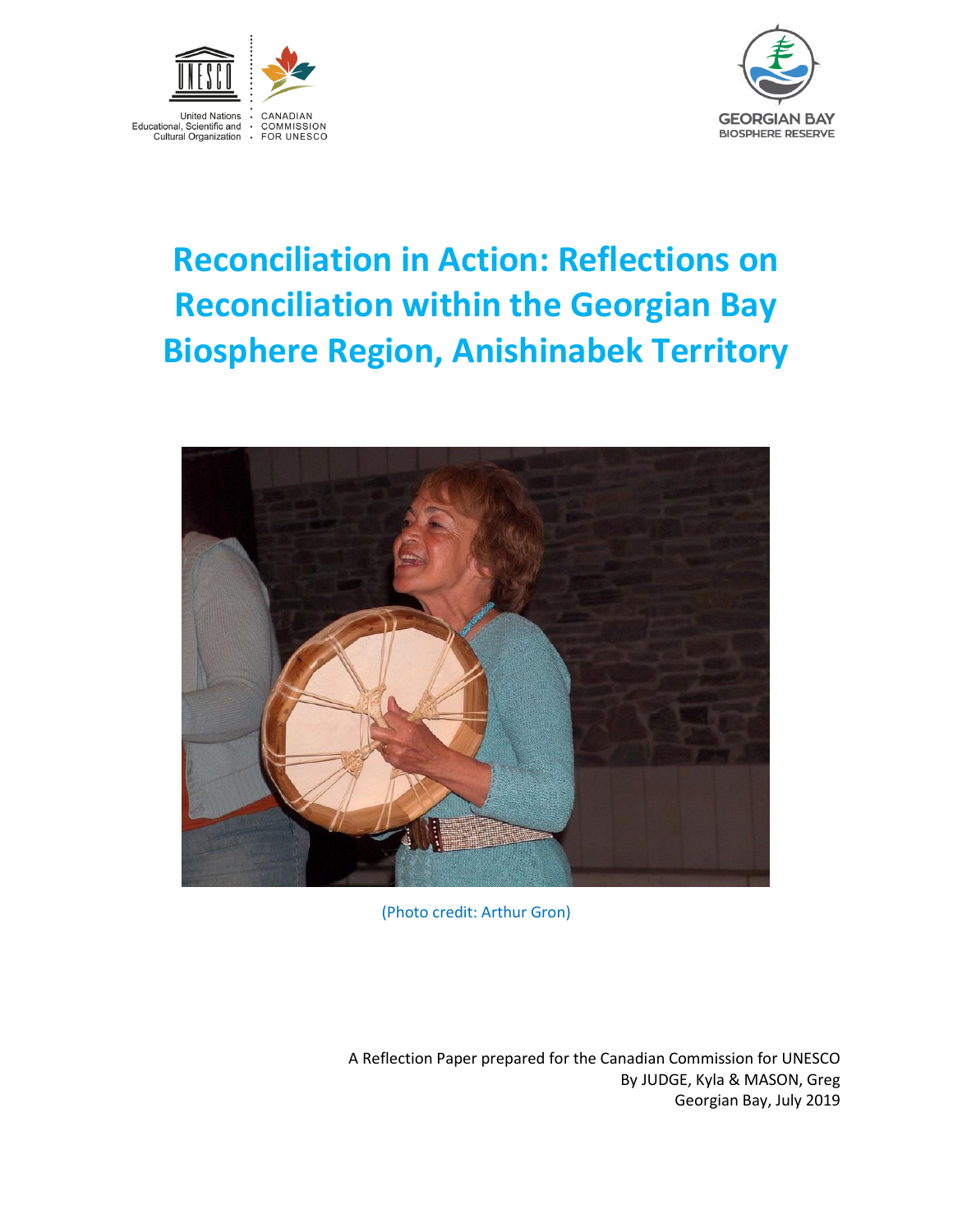To quote this article:

Cover image: *Anita Chechok, Wasauksing First Nation and founding member of GBBR's Cultural Advisory Circle*

JUDGE, Kyla & MASON, Greg. "Reconciliation in Action: Reflections on Reconciliation within the Georgian Bay Biosphere Region, Anishinabek Territory", the Canadian Commission for UNESCO's Idealab, July 2019.

The views and opinions expressed in this article are those of the authors and do not necessarily reflect the official policy or position of the Canadian Commission for UNESCO.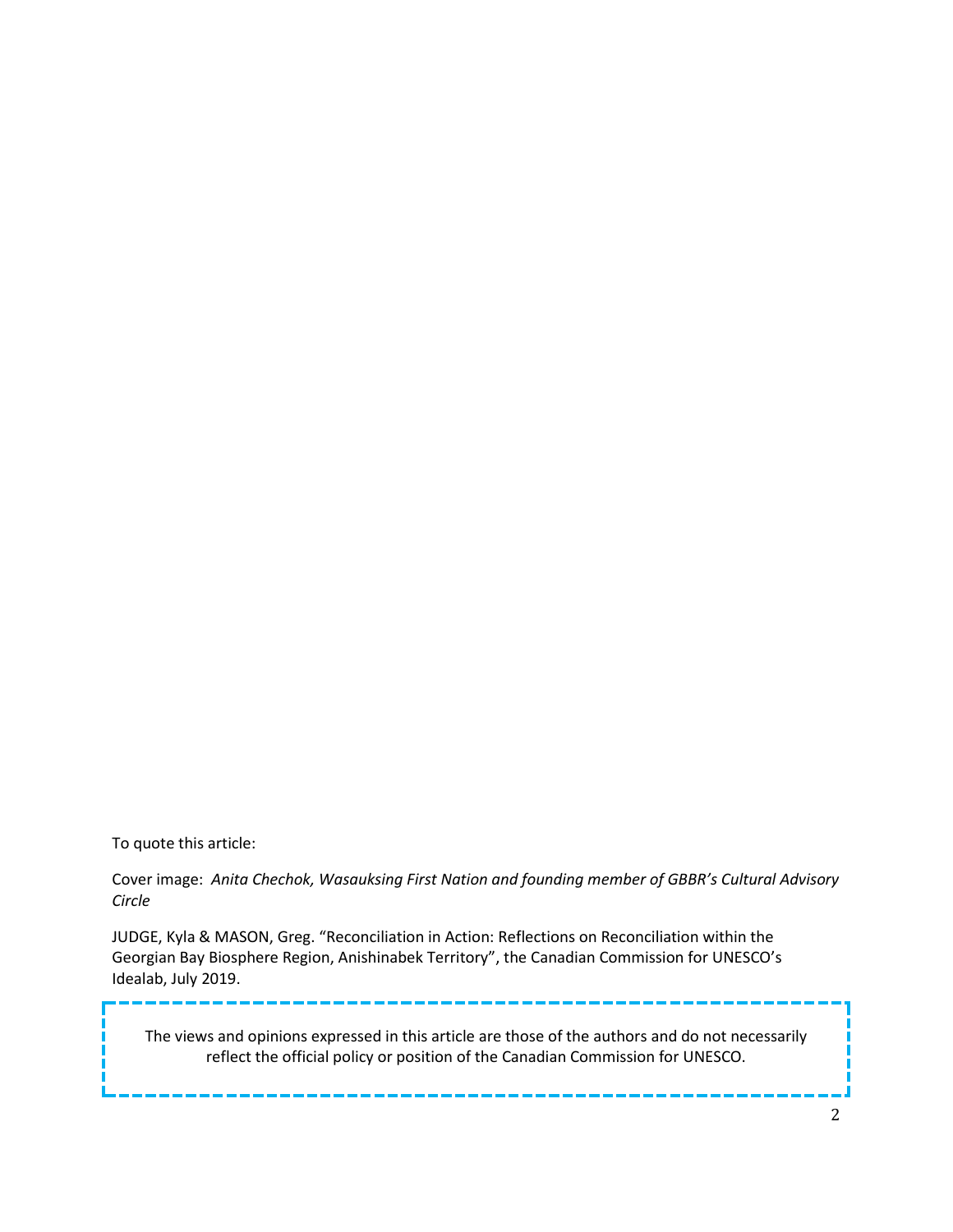# **About the Authors**



Zhowshkawabunokwe (Kyla) is an Anishinaabe Kwe from Shawanaga First Nation. She recently graduated in Indigenous Studies from Trent University and is employed by GBBR as a Land-Based Youth Education Coordinator.



Greg Mason is a lifetime resident of Georgian Bay and Parry Sound, Ontario and is the GBBR General Manager. He is educated in environmental science and land planning.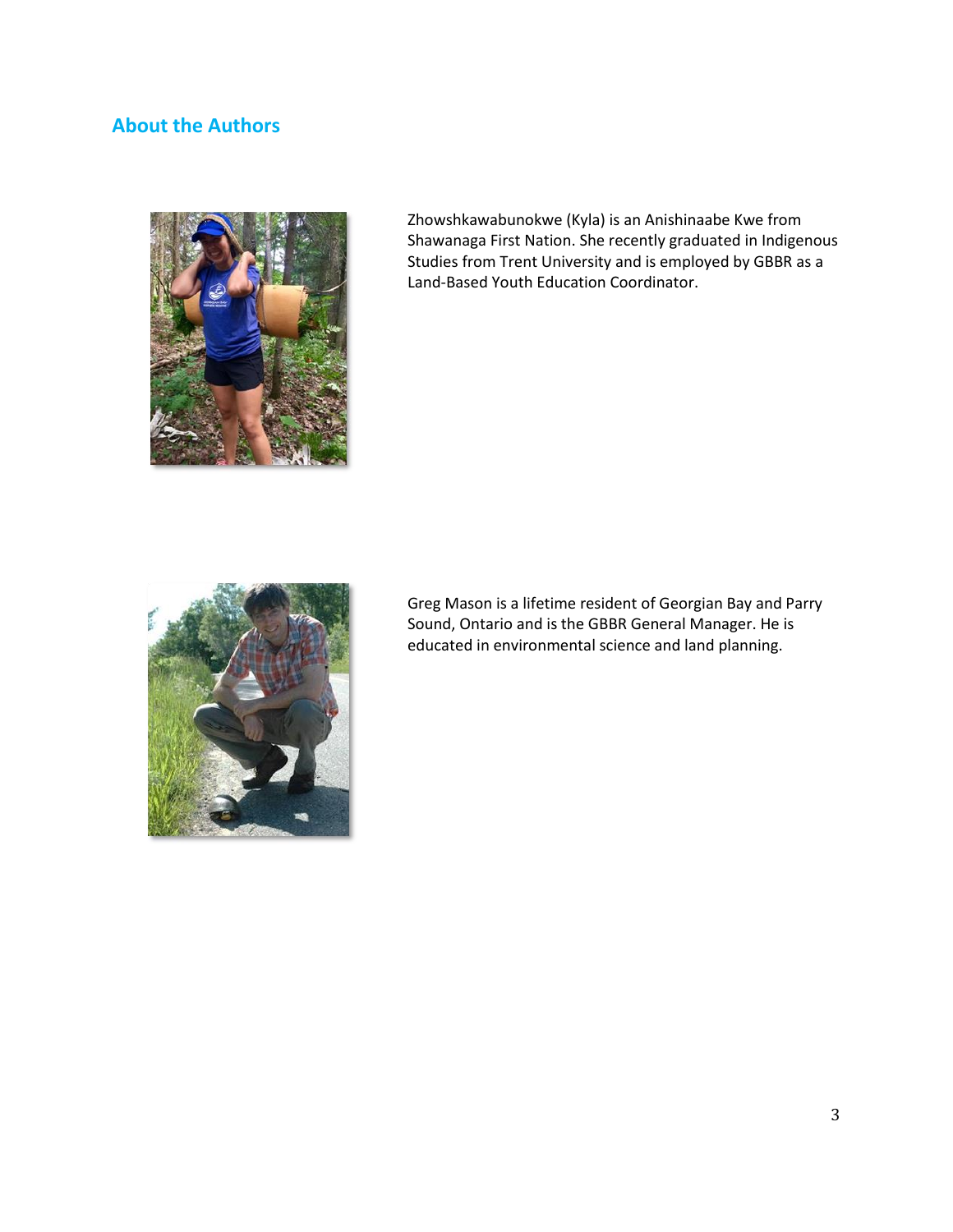## **Introduction**

The crafting of a story of partnership in the spirit of truth and reconciliation is not easy; no single person can represent the fullness of our experiences. Rather, we can look for and share patterns. However, the crafting of this paper has been valuable in helping staff at the Georgian Bay Biosphere Reserve (GBBR) understand where we have been and where we are on our journey together.

This article was commissioned by the Canadian Biosphere Reserves Association (CBRA) and the Canadian Commission for UNESCO, with support from the Community Conservation Research Network (CCRN). It is a collaboration of Kyla Judge and Greg Mason, both staff members of GBBR.

*"We worked separately and jointly on the answers to questions provided by CBRA for this reflection. These were then provided to Becky Pollock, Executive Director (GBBR), and an Elder, Marilyn Capreol, for reflection and refinement. They were able to provide additional insights and perspectives on some of the GBBR history with reconciliation and partnership and on the structure of presentation.*

*Our hope would be to see this document as a living document in which we are continually updating the story with the lessons, challenges, and successes of co-building what this UNESCO designation means through its application to our region and strong relationships.*

*Moreover, the exercise has been helpful in highlighting the opportunity to refine GBBR's external communications and the potential to develop a more media-oriented approach to communicating these important messages. Our intent is to follow up this exercise by explicitly seeking input from the GBBR Cultural Advisory Circle, Stewardship Gathering Network and the youth working with Kyla at the local high school."*

# **Acknowledgment of shared place: Unceded lands and traditional Indigenous territories**

The Georgian Bay Biosphere Reserve, designated by UNESCO in 2004, is located entirely on Anishinabek territory. Its boundaries extend north from the Severn River to French River, and inland from the provincial Highway 400 (formerly Highway 69) corridor and westward out to the Limestones and Western Islands. Locally, the area is known as the "30,000 Islands," which captures the freshwater archipelago ecosystem that makes the GBBR unique in UNESCO's [global network](http://www.unesco.org/new/en/natural-sciences/environment/ecological-sciences/biosphere-reserves/) of over 701 biosphere reserves in 124 countries. Our GBBR office is located where Ziigwaan (Seguin River) meets Mnidoo-Gamii (Spirit Lake), the traditional name for Georgian Bay.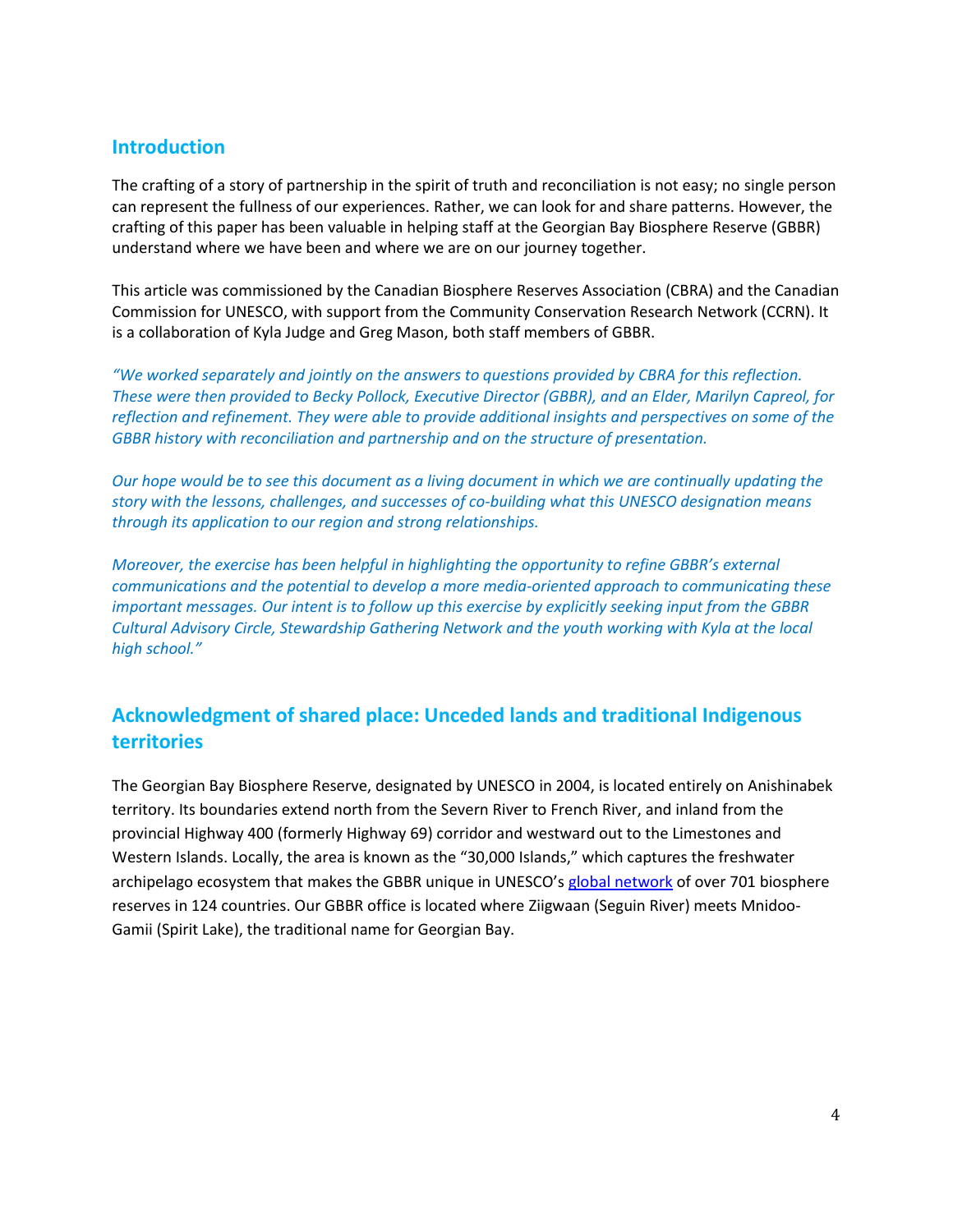

*"We at GBBR are partners in service of Mother Earth − her body, the water, the fluid in her veins and the air that she brings as she gazes to the sky world, to Grandmother Moon and Grandfather Sun. The UNESCO Georgian Bay Biosphere Reserve (GBBR) is fortunate to be situated here." (Kyla Judge)*

The GBBR is grateful to our Anishinabek hosts − Dokis First Nation, Henvey Inlet First Nation, Magnetawan First Nation, Shawanaga First Nation, Wasauksing First Nation, Moose Deer Point First Nation, and Beausoleil First Nation − for reminding us that we are accountable to all of our relations.

The GBBR also recognizes that we are situated on the territory of many nations, including the Mississaugas of the Credit, the Anishinabek, the Chippewa, the Haudenosaunee, and the Wendat peoples. The Parry Sound area is currently home to diverse First Nations, Inuit and Métis peoples.

Our work takes place against the backdrop of the Robinson-Huron Treaty of 1850, which includes and extends far beyond GBBR, and the Williams Treaty of 1923 that applies to areas in and beyond the south of GBBR. GBBR staff and regional residents recognize that education about treaties and traditional governance is widely needed.

"*We recognize that there is much to be learned. The Anishinabek culture and language provide a strong sense of individual and collective responsibility and accountability to land, water and sky world, and each other. In our learning, we are called to acknowledge past and ongoing* 

*harms (Truth) and actively seek means to support the community in the roles it defines for us (Reconciliation). To this end, we are starting to explicitly ask of ourselves and the community what specific Truth and Reconciliation Commission Calls to Action GBBR should be undertaking and how local Indigenous communities want to engage with GBBR." (Greg Mason)*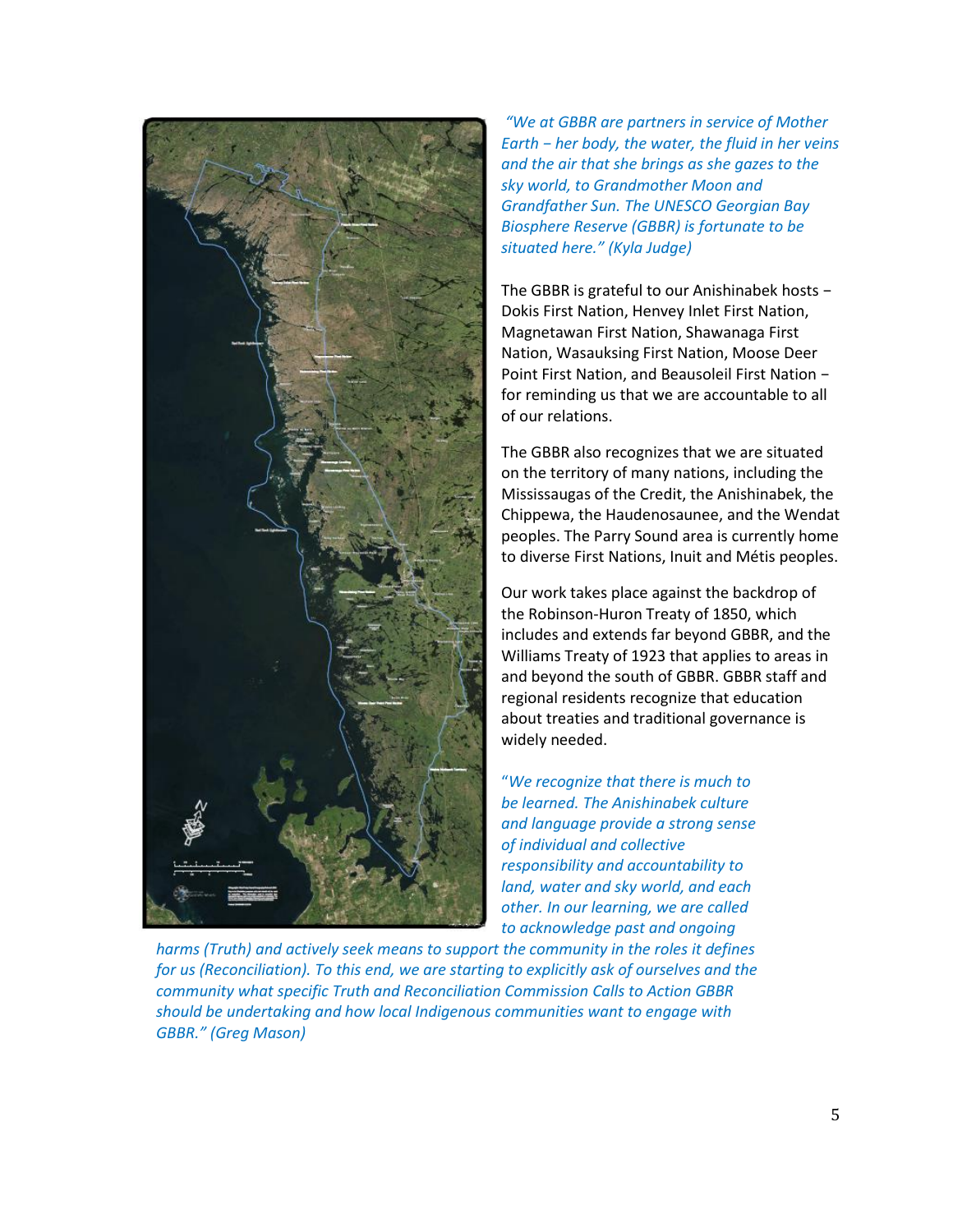## **Question 1: What activities or initiatives have you carried out to learn about or work with Indigenous peoples in your BR region? What have you done with Indigenous peoples?**

Beginning in 1998, the biosphere reserve formation committee sought Indigenous perspectives and support for the UNESCO nomination. When the BR was officially designated in 2004, the board of directors at the time included members of the Wasauksing and Henvey Inlet First Nations. Invitations to GBBR events and programs have been, and are still, extended to all Indigenous communities.

Various levels of engagement across groups, organizations and First Nations, exist at different times. The French River Visitor Centre's Cultural and Aboriginal Advisory Committee is made up of representatives and Elders from several area First Nations; they invited GBBR to co-host a conference in 2008 and organize annual community teachings, workshops and powwows at the French River Visitor Centre. Marilyn Capreol, Elder and committee chair, has provided guidance to GBBR staff over many years and from 2005 to 2010 attended each of the workshops that brought stakeholders together to design and launch an ecosystem-health reporting program called "State of the Bay;" reports were released in 2013 and 2018. Marilyn taught us that the choice and use of words were very important when it came to matters pertaining to land and waters. We also attended meetings and gatherings that created networks and new relationships with other First Nations and their projects.

Upon reflection, our efforts were not sufficiently intentional or consistent, although there was a fundamental awareness and respect for First Nations brothers and sisters sharing this place. We lacked the knowledge about how to connect with communities, to build awareness of GBBR, and to clearly listen to what our role could be. Using mainstream modes of communication such as letters of invitation and emails were inadequate. GBBR board and staff members did not go to the communities enough to explain our work and our availability to partner for and with communities, if they wished. We knocked on a lot of doors for many years, but the cultural divide seemed to be too wide to bridge. We did not always get a response. We also were extremely sensitive to the huge number of other issues that First Nations were dealing with and their often-limited capacity. We did not yet know how to make a respectful request (i.e. the need to present tobacco to signify the request for a relationship). In short, our efforts were neither active enough nor did we fully see the source of guidance all around us – the region's Indigenous members.

The *United Nations Declaration on the Rights of Indigenous Peoples* (UNDRIP) was adopted by the United Nations in 2007 but Canada did not sign on until 2016. Canada's Truth and Reconciliation Commission began in 2008 and reported in 2012. The colonial legacy of Canada was again exposed throughout the  $150<sup>th</sup>$  anniversary year in 2017. Public awareness, the national discourse, and the policy landscape concerning Indigenous rights in Canada have been evolving; the discourse of "reconciliation," though relatively new, provides fertile ground to position this journey. But to reconcile, people require meaningful cross-cultural relationships and deeper, or transformational, personal understandings.

Over the years, we have steadily expanded our engagement efforts and made intentional requests for guidance to better include Indigenous perspectives. We have encouraged staff and board to attend events, network, and make GBBR accessible and responsive. We have produced maps, articles, place names and educational resources that acknowledge and celebrate Anishinabek culture. We created an Indigenous youth portfolio and want to extend it into other program areas.

Relationships began to grow from learning through these efforts and active participation. As our understanding and capacity grew, we worked more diligently to participate and support events with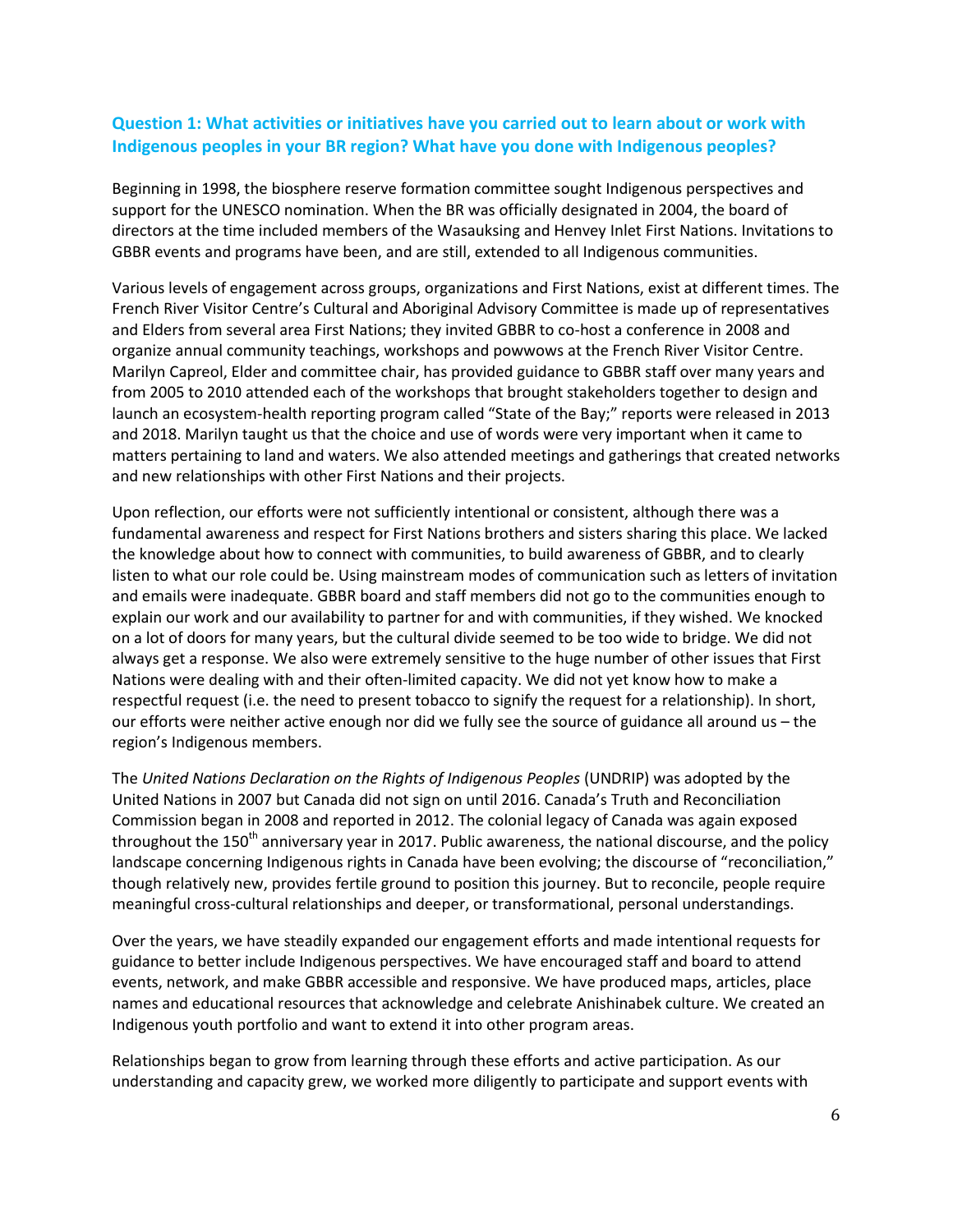Indigenous partners, as evidenced by partnership funding of the 2017 and 2018 Gchi Dewiin Festival to include a youth-oriented day. The GBBR's Periodic Review to UNESCO in 2014 helped to highlight that more attention and focus were needed for awareness and learning. Building from those insights and recommendations, we have worked to be more diligently present and available, to listen and learn, to share our experience and information, and to help others network with communities. A cultural change of the magnitude reconciliation requires will take time and the simultaneous efforts of many stakeholders.

Activities or approaches to relationship-building include:

- A cultural advisory group emerged out of networking with Indigenous women, and created informal meetings over tea centered on partnership-building between GBBR and area First Nations and Indigenous youth. These conversations led to expanded and slightly more formal meetings that resulted in advice and program ideas.
- Learning how to connect with First Nations' governance structures (Chief and Council, band and program staff) – a process that is individual to each First Nation
- Being present: attending pow-wows, community events, meeting with communities
- Collaborating on community ideas to develop projects and programs (e.g. Species at Risk monitoring in Magnetawan First Nation) and telling those stories (TVO documentary series *Striking Balance*)
- Making mistakes and then working with staff and community members to apologize and work through how to not make those mistakes again in the future - specifically around GBBR's responsibility and process to engage/consult on program ideas
- Showcasing First Nation community partners and projects in major "State of the Bay" ecosystemhealth reports (e.g. Shawanaga First Nation fish hatchery in the 2018 report)
- When invited, attending and supporting as volunteers or partners/funders Indigenous-led events
- Organizing and sharing cultural-awareness training for staff and board and inviting groups to colearn with us (high school teachers, national and provincial park staff, etc.)
- Having staff meet periodically with Chief and Council to share what GBBR is doing and what we can do to support Indigenous communities.

#### **Question 2: What has worked well?**

From a BR staff perspective, what has worked well has been to be more consistently present and active to listen to multiple voices of community: from Knowledge-Keepers and Elders to employees, residents and Chiefs and Council. We have sought advice and input on our programs and also have learned to seek multiple approvals/directions on specific projects rather than listening to just one voice. We have made mistakes (and will unfortunately continue to do so) but we acknowledge those mistakes, apologize and find ways to mend the harms caused by those mistakes and not to repeat them. Lastly, we were fortunate to employ an Anishinaabe Kwe to specifically advance GBBR's capacity-building role for Indigenous urban youth in providing more land-based learning opportunities. In all this work, and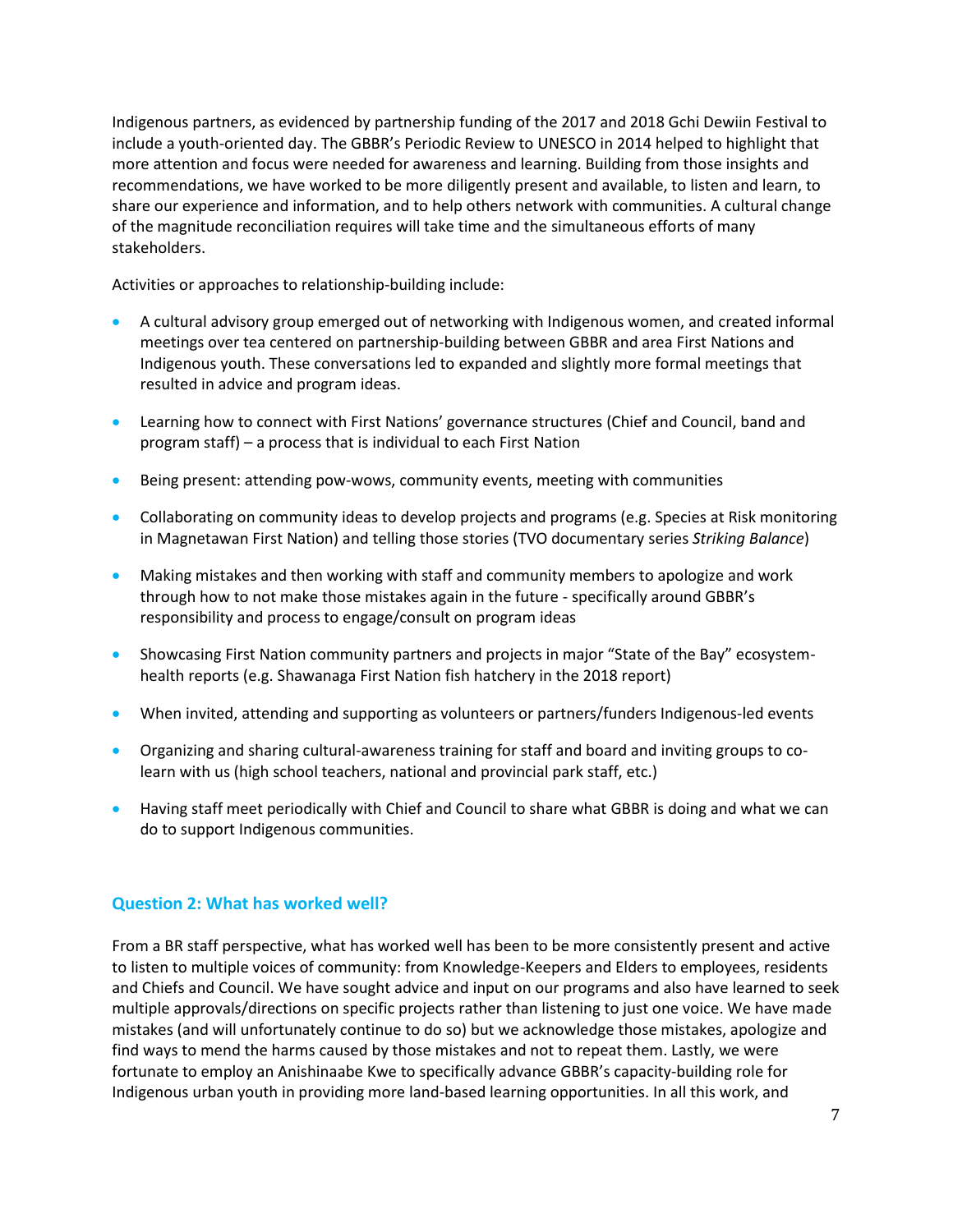despite our tendencies to do otherwise, we strive to listen to and learn from the voices of Knowledge-Keepers, and honour their wisdom and advice on how to care for the land, waters and people of this territory.

#### **Question 3: What challenges have you faced?**

One of our biggest challenges is the inherent perspective of a predominantly non-Indigenous staff and board. Because the majority are not of an Indigenous culture or have many cultural understandings of a different nature, and are "white" Euro-Canadians endowed with the privileges of post-colonialism, our identities and assumptions are a barrier to reconciliation. By questioning and challenging our familiar perspectives and knowledge, and by sharing cultural lenses and expanding our understandings, we reduce that barrier – but we don't eliminate it.

As an organization, it is not clear what a biosphere reserve's role and responsibility and identity as a partner and ally organization should be with community groups. As well, there is the false perception that, because of the UNESCO association, we are a government-led and -funded organization. This has led to various degrees of confusion and mistrust about our role(s).

From a purely administrative and organisational perspective, liaising and developing long-term understanding and relationships with many individual communities, each with its own Chief and Council and staff, is a significant challenge since GBBR lacks stable core funding. We are sensitive to the fact that building relationships and trust between organizations takes leadership and time, and that we don't always have as much time or staff capacity as we would like. We strive to provide outreach equally to the 14 communities in GBBR (7 area First Nations and 7 municipalities), but realize that only certain people will take up the opportunity to initiate partnerships. We have yet to build any partnership with the Métis. Some communities will therefore be more active with GBBR and some less, and at different times.

The governance structures of each First Nation community are diverse and the processes for when and how to partner and with whom (e.g., Chief and Council, Healing Centres, teachers, Elders, individuals within organizations, community members, etc.) are dynamic and a constant learning process. This is also true of our work with non-Indigenous communities. GBBR and some First Nations see the need to establish consultation protocols for mutual partnership development in the interests of clarity, transparency, consistency and common ground. Treaty principles of friendship, respect and sharing are paramount.

Though not unique to First Nation communities, the speed at which GBBR staff can and want to work versus the possible pace of consultations and partnerships with more formal governance/government are quite different. In addition, respecting cultural practices and processes while building new relationships will, necessarily, take more time.

We have struggled with the challenging perception that a "non-Indigenous" organization like GBBR would be leading an Indigenous program and receiving funds that some see as intended for Indigenous groups (issues of legitimacy and accountability for use of federal funds). While this issue may never be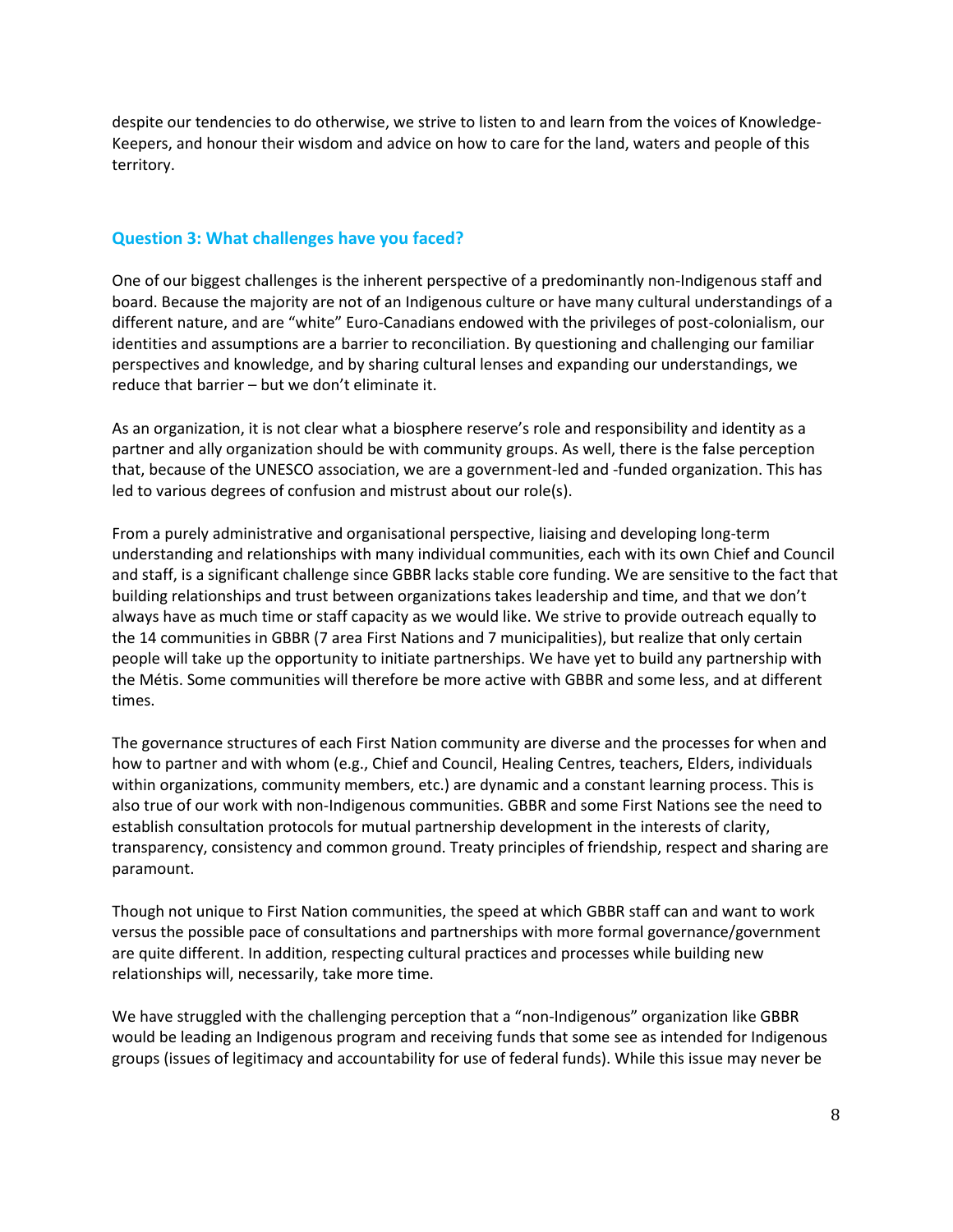resolved, we rely on the diverse voices of the Cultural Advisory Circle, including Indigenous youth themselves, to provide guidance for us on our roles.

GBBR staff and board are moving into a bridging role. As staff and board, we are struck by the inherent racism in the non-Indigenous communities and the structural colonial legacies that we work with; we have faced some criticism of our programs. We are actively seeking training to learn about the *truths* of colonial trauma, and staff have asked for conflict-resolution and anti-racism training to be better equipped to speak to and transform the cultures we inhabit.

From a funding perspective, GBBR is still reliant on government program grants to support most of its Indigenous engagement and partnership work; changes in provincial and federal government priorities can jeopardize this critical work. We are seeking ways to build long-term stability into these program areas while weaving Indigenous perspectives throughout our work and communications.

## **Stewardship Gathering Network**

In 2018, GBBR, in discussion with Consultation Officers and Lands Management staff from a variety of First Nations, identified the need to better communicate what activities GBBR is working on and to seek to understand our role(s) in supporting First Nations in matters of caring for the land and water. This has also been an opportunity for individual communities to share their approaches and needs with respect to land-management. These gatherings are hosted in collaboration between GBBR and a different First Nation for each meeting; this enables all of us to learn a bit more about each community with every visit. These gatherings are at an early stage of development and will continue as a means of listening to what is happening on the land and water and in the communities.

#### **Question 4: How have you acknowledged and addressed challenges?**

The challenges and barriers we have faced, and are continuously navigating, reflect GBBR's role as a non-governmental community organization that is predominantly operated by non-Indigenous peoples. GBBR benefits from the social, cultural and economic advantages of an organization of educated scientists, researchers, educators, and humanitarians. Learning about these inherent advantages and privileges and how we seek to rebalance relationships can be an uncomfortable process; it is, however, a necessary part of our growth.

Our role in reconciliation is, first and foremost, actively acknowledging our privileges and openly discussing them as a proactive way of ending systems of oppression. This is intended to begin approaching relationships with integrity and equity. Specifically, we need to listen more and speak less.

- **Integrity and direct communication:** We respect and honour the guidance shared by the people we seek to work with, as we are always learning.
- **Accountability:** We need to demonstrate and express our support in our relationships and partnerships. This includes transparency, reflection and participation.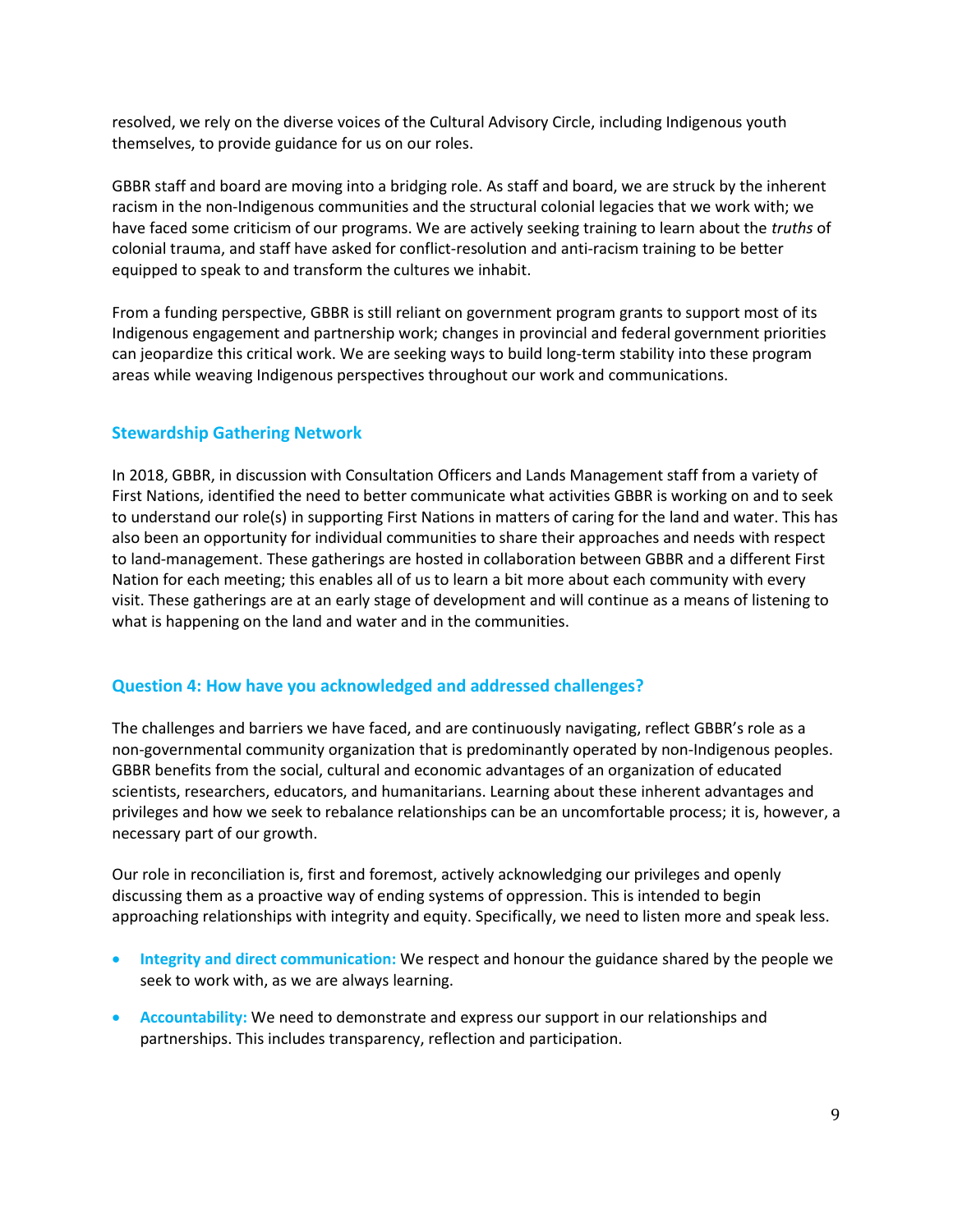We want to continue developing and encouraging integrity within our partnerships. Our intent and ambition are to participate and contribute in building a healthy economy, protecting the environment, and creating vibrant communities. It has been a necessary major learning curve for our organization to share time and space with our partners, to respond and reflect. Here is a summary of GBBR's ongoing learning:

- **Language and knowledge accessibility:** As a team of passionate and determined researchers, scientists, stewards, and educators, how we present and share knowledge, ideas and programming must be accessible to a multitude of audiences. We intend to continue our work as one piece of a larger community. We always greatly appreciate dialogue as to how we can respectfully ensure our work is most accessible.
- **Our intentions** with respect to projects, programs, and community engagements need to be clearly and explicitly identified (*Why now? Why this idea? What is GBBR's involvement?).* We also acknowledge the barriers that are created by our use of the English language. We are working diligently on speaking some basic Anishinaabemowin!
- **Building our capacity to model reconciliation:** Considering that GBBR is predominantly operated by educated and privileged people, it is important that our responsibility to the land, waters and original peoples directly acknowledges and confronts systems of oppression. We are continuously building relationships and doing our own research to begin to understand systems of oppression and colonization, to ground our sense of community, *and to understand our roles in building a community of reconciliation*. For our non-Indigenous partners, this also means sharing learning opportunities, such as cultural competency/sensitivity training.
- **Celebrating the work of our Indigenous partners: From time immemorial,** Indigenous Peoples have been, and continue to be, at the forefront of education, science and culture. The language we use, such as "stewardship" and "conservation," does not do justice to the much more robust and complex Indigenous understandings of those concepts. In Canada, colonial violence overshadows the celebrations of strength and resiliency of Indigenous Peoples.
- **We are continually exploring how to respectfully share our gratitude** for and admiration of our partners and networks, and celebrate cultural resilience and innovation in GBBR communications, newsletters, videos and social media. Two of GBBR's committees are intended to build relationships: The Stewardship Gathering Network (focused on land-based learning, ecosystem threats and protection, science and monitoring) and the Cultural Advisory Circle (focused on community engagement, youth and learning). Indigenous partners have expressed appreciation for the opportunity for dialogue and to provide guidance of 'best practices' for GBBR.
- **Prioritizing Indigenous knowledge throughout GBBR:** Recently, we have explicitly acknowledged that Indigenous knowledge is a fundamental priority for GBBR*.* We are still trying to understand our responsibility to this territory's original peoples. We are still learning about cultural protocols, as we do not want to perpetuate or recreate systems of oppression. **Specifically, this means continuing to ask partners what our role is rather than assuming or presuming our role.** One opportunity is to nurture ongoing dialogue within the Stewardship Gathering Network on how to honour and demonstrate our Indigenous partners and knowledge throughout the State of the Bay program and then report in 2023.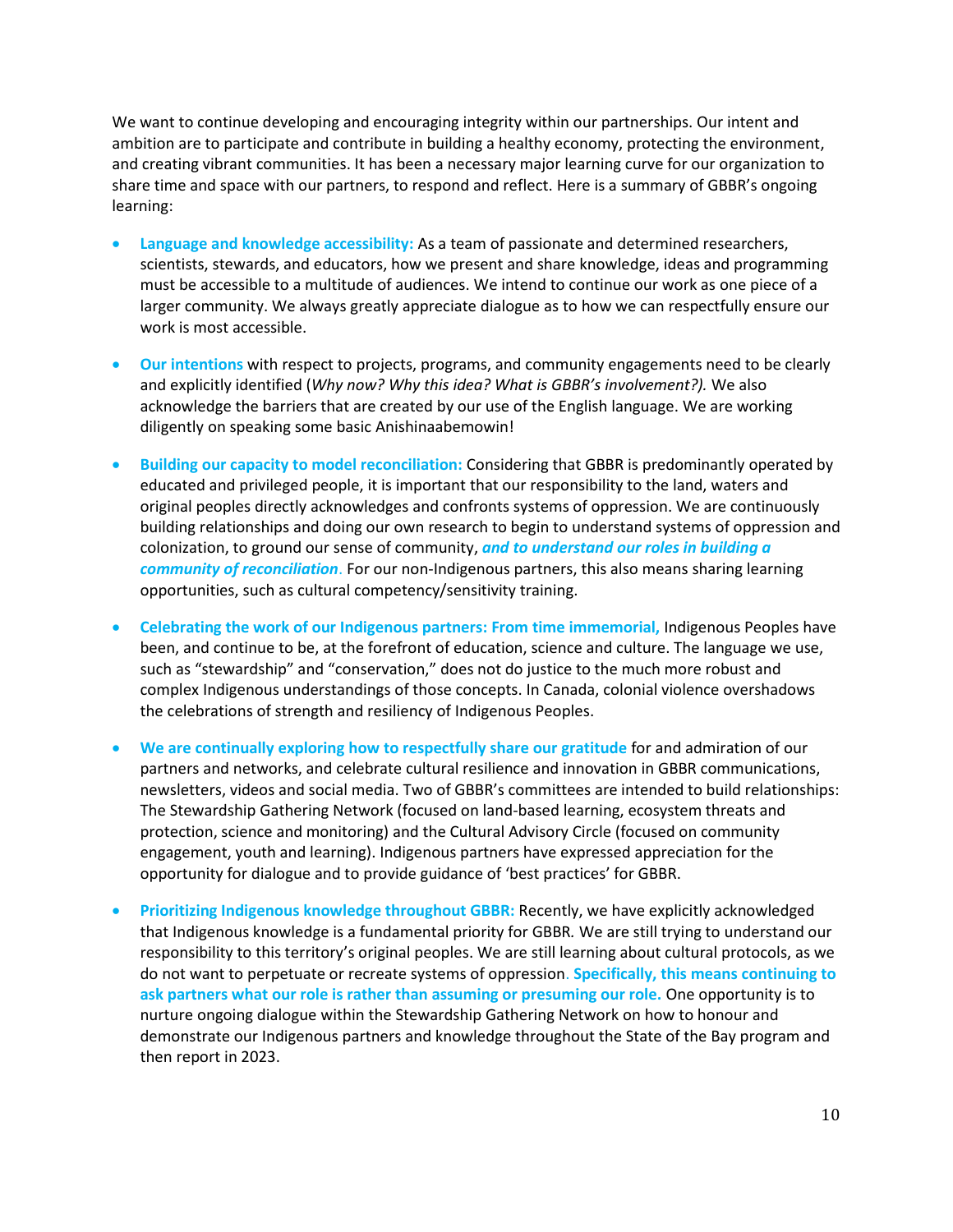#### **Question 5: How is GBBR growing?**

The three pillars of our UNESCO Biosphere Reserve mandate are education, science and culture. GBBR has evolved as a not-for-profit by developing programs that are first focused on education, then science and now culture; these themes are layered and interconnect. We acknowledge that we have underrepresented and sometimes misrepresented Indigenous Peoples and knowledge in our work.

For the past 10 years, GBBR has more actively engaged in partnership-building. Through intentional conversations, networks and respectful requests for guidance as well as through various forums and gatherings, GBBR has been reminded time and time again of our accountability to the original peoples of this territory, as the non-Indigenous members are visitors. While culture is a pillar in our mandate, we also honour the fact that culture and reconciliation are not isolated boxes on a checklist, but rather, a foundation and momentum for the work that we do. Below are some of the initiatives GBBR has undertaken in partnership with Indigenous communities.

#### *Building Our Bridge*

Building our Bridge is an award-winning book authored by local high-school youth, telling the story of Parry Sound high schools' journey through reconciliation. The students (Anishinabek and non-Indigenous) wrote and provided art for the book to document and portray the long and sometimes difficult path with respect to reconciliation that the high school has taken and continues to work on.



Two of the five student authors of Building Our Bridge: Our Journey of Reconciliation, Mackenzie Elwes and Gracie Crafts, with GBBR executive director Becky Pollock at the public launch when 300 people attended.

GBBR became involved when the students won a national award through the Me to We Innovate contest and wished to host a public performance of the book. With staff support to the student organizers and supporting teachers, as well as funds for the venue and gifts to Elders, the students presented the book on stage at a local performing arts centre to 300 people in November 2017. Displayed at the event was an archival collection of documents, awards, national apologies, and news clippings about cultural learning in the Parry Sound community over the past 30 years. GBBR staff continue to work with students on follow-up programming, using the book as a platform for teaching and discussing next steps for reconciliation.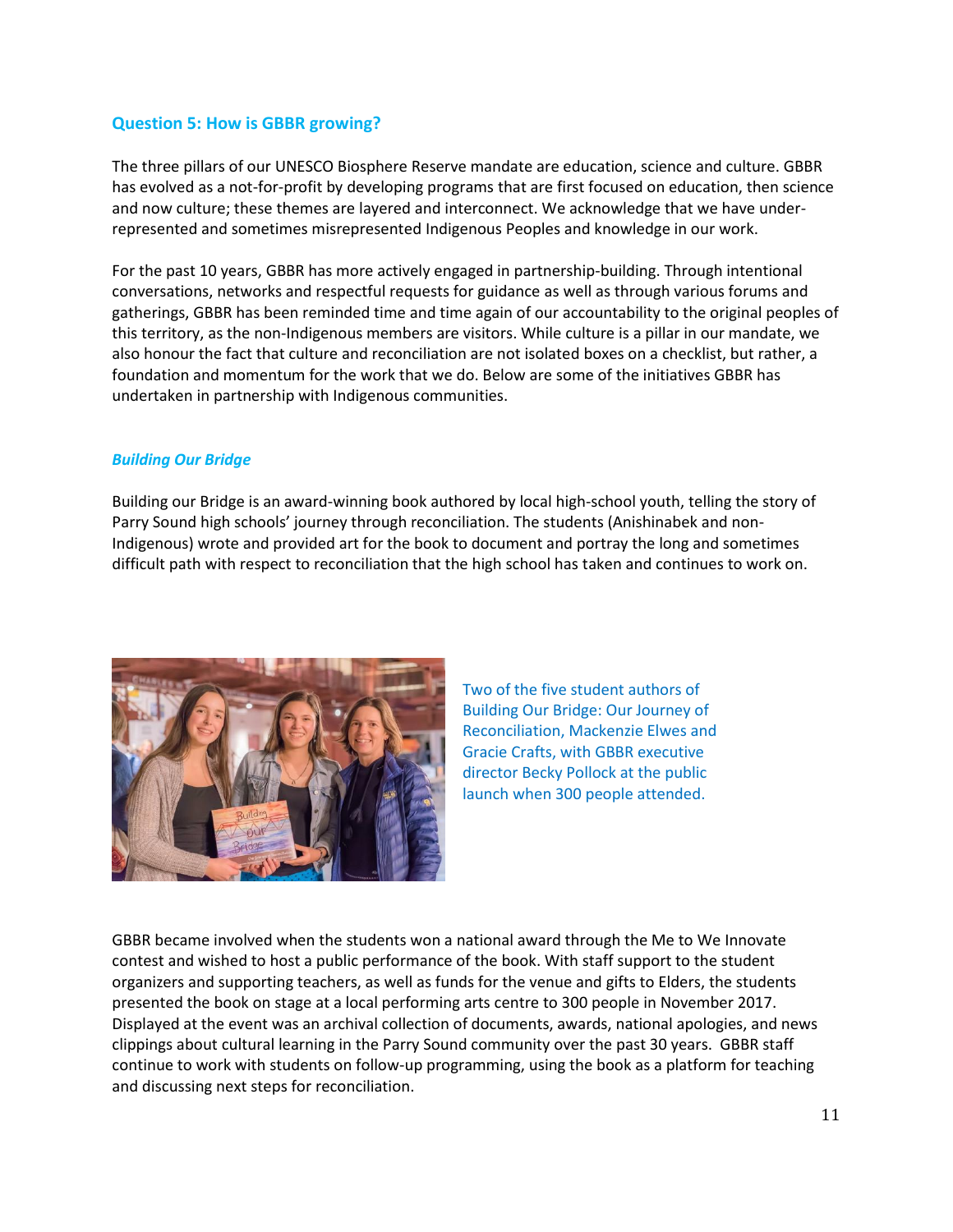Se[e https://www.cbc.ca/news/indigenous/parry-sound-high-school-reconciliation-book-1.4460567](https://www.cbc.ca/news/indigenous/parry-sound-high-school-reconciliation-book-1.4460567) for more information.

The 2017 performance was documented in three YouTube videos produced with financial support from CCRN:

Act [I https://www.youtube.com/watch?v=oBDp3\\_yuRsI&t=22s](https://www.youtube.com/watch?v=oBDp3_yuRsI&t=22s)

Act II<https://www.youtube.com/watch?v=8UuU3FMvry8&t=7s>

Act III Acknowledgments<https://www.youtube.com/watch?v=f3kVGhgzjHc>

### **Question 6: How are these efforts of value to you personally? How do they help your BR address its UNESCO mandate?**

"*I value many of the cultural teachings as they provide perspective and approaches to relationships with each other and the land that are different than mainstream, neo-liberal approaches. While hard, learning about recent history, such as residential schools and the 60's scoop, is hugely informative in understanding the historic and current practices of colonization. This provides a context for understanding how to better partner and understanding of perhaps why partnership and trust is so hard to develop.*

*The knowledge that the Anishinaabek share is integral to understanding landscape changes and providing holistic perspectives on how ecosystems function; this is an awareness and understanding that traditional science approaches often struggle to demonstrate and articulate.*

*Specifically, we are finding that our relationships are able to clearly articulate the need for our BR to support two key activities: (1) promoting and supporting activities that build Indigenous communities and (2) activities that create bridges between communities to enhance reconciliation actions." Greg Mason, 2018.*

#### *Georgian Bay Anishinabek Youth*

*The need for Indigenous youth support has been continuously identified throughout various streams of community engagement. In particular, GBBR's Cultural Advisory Circle continued to remind us that GBBR has a role in building capacity for the work of cultural revitalization and connection. In 2017, GBBR applied for funding that would support Indigenous land-based education specific to the Anishinabek territory for youth at Parry Sound High School. Upon receiving funds from Indigenous and Northern Affairs Canada (INAC), a coordinator was hired in the spring of 2018.* 

*Originally called "The Mnidoo-Gamii Indigenous Youth Project," this initiative can also be seen as GBBR's responsibility to sustain a reciprocal understanding of reconciliation and convey a broader mainstream narrative. We recognize and understand the importance of acknowledging reconciliation as a community effort. The necessity of the Indigenous Youth Project, is an inherent process of Anishinabek aadziwin, mno bmaadziwin, (to live the good life), and that it is a human right for Anishinabek youth to be Anishinabek.*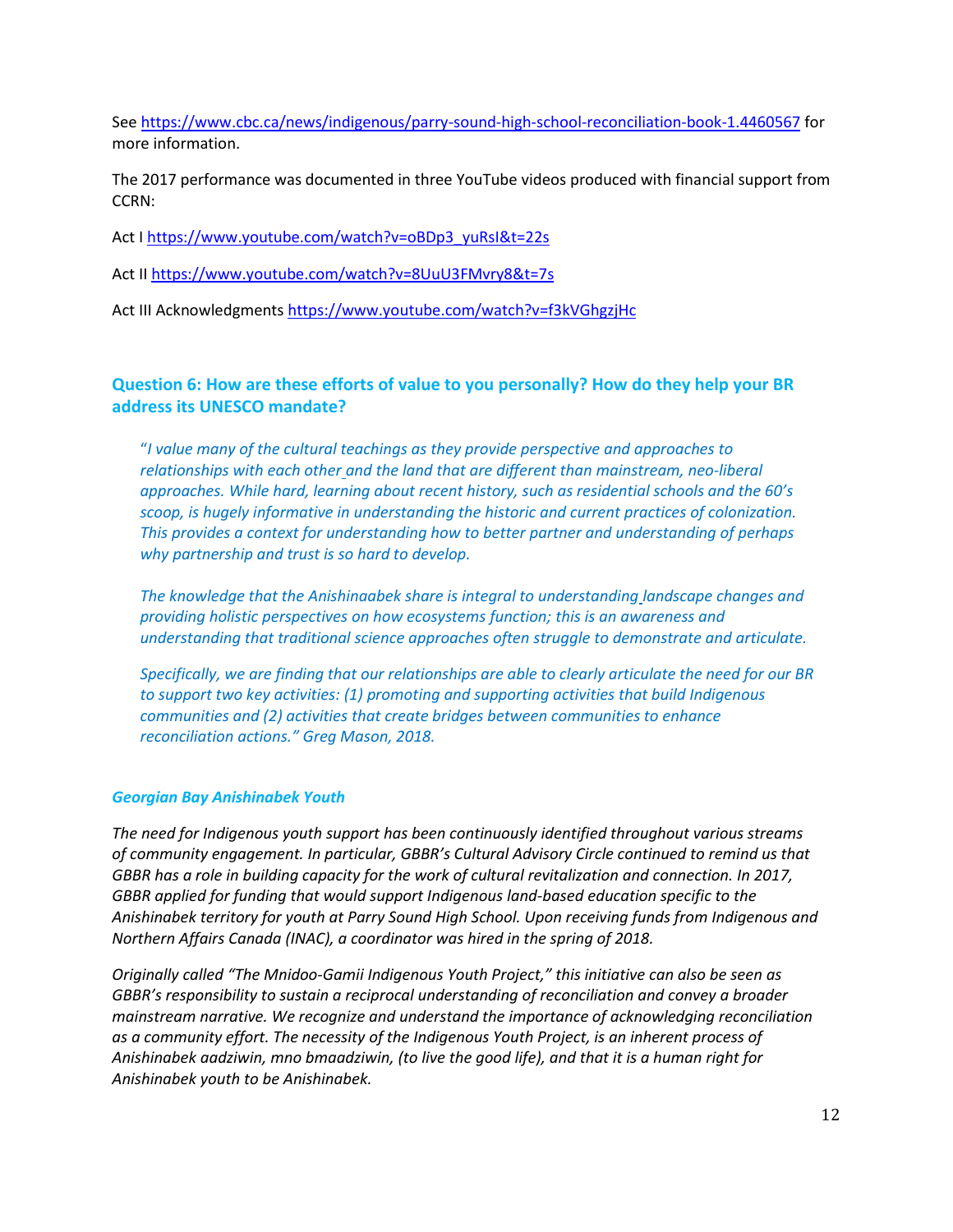*"Indigenous Peoples have the right to maintain, control, protect and develop their cultural heritage, traditional knowledge and traditional cultural expressions, as well as the manifestations of their sciences, technologies and cultures, including human and genetic resources, seeds, medicines, knowledge of the properties of fauna and flora, oral traditions, literatures, designs, sports and traditional games, and visual and performing arts. They also have the right to maintain, control, protect and develop their intellectual property over such cultural heritage, traditional knowledge, and traditional cultural expressions." (UNDRIP, Article 31, 2007)*

*The foundation of the project is to enhance cultural and land-based learning opportunities for Indigenous youth in partnership with educational and community partners. Specifically, the goals of this project are as follows:* 

*1. Supporting Indigenous youth and enhancing cultural identity with increased cultural education and leadership opportunities, Anishinabek/Indigenous youth advocacy.*

*2. Building capacity of mainstream educational accreditation to deliver enhanced cultural content. This aims to create space(s) for the flourishing of Anishinabek mno bmaadziwin ("good life") and a cross-pollination approach to Indigenous science and land-based education. It is grounded in Anishinabek norms of language, land and reciprocity.* 

*3. Increasing our community's understanding of Indigenous needs and building/enhancing capacity to respond to those needs.*

*The project supports students' travel to events, such as ImagiNATIVE, supporting funds for community events, partnering on the annual Gchi-Dewin Storytellers festival, supporting the project coordinator with land-based opportunities. The wiigwaasi jiimaanke (birch bark canoe) build in Shawanaga First Nation, is a major highlight. Another canoe build is scheduled for 2019 that will engage and empower Indigenous youth and be open to community participation. The project coordinator has unique access to the local high school and assists within Indigenous and mainstream classes. She has developed new programming, welcomed Elders and Knowledge-Keepers, and promoted languages, cultural activities and the arts. Indigenous youth leaders are benefiting from greater support and educational institutions (secondary and post-secondary) are creating greater opportunities for cultural learning.* 

#### **Question 7: What are the take-aways? What suggestions would you make to other BRs on how to move forward?**

The following list and examples are not intended to be a checklist for reconciliation, but rather a reflection of some of GBBR's growth, learning, and reminders of accountability to the land, waters and original peoples.

- **Asking how GBBR can be involved and if GBBR involvement is wanted -** It is important to acknowledge that power dynamics are a reality, and to remember that we are 'experts' in our own fields and not everyone understands the GBBR mandate.
	- o Showcasing First Nations in various GBBR projects such as State of the Bay and Amazing Places.
- **Reconciliation isn't one isolated event or activity**. Rather, it is a process of building relationships and supporting community in a variety of ways: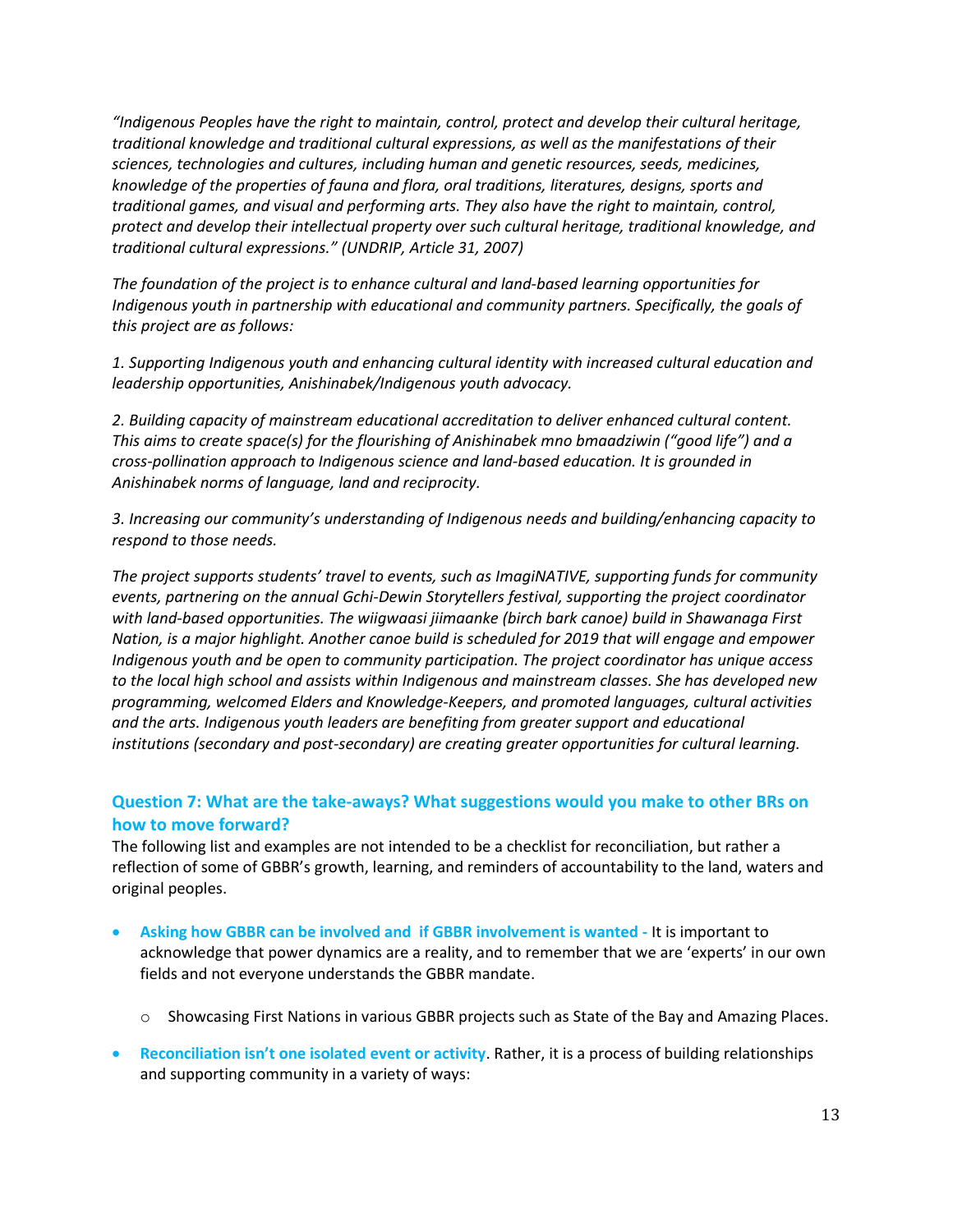- $\circ$  Having staff meet individually with Chief and Council to share what GBBR is doing and what we can do to support the communities.
- o Navigating appropriate funding avenues to employ more Indigenous staff.
- **Being consistently present and actively participating** attending pow-wows, community events, meeting with the community, and accepting community ideas and participation in projects and programs by
- o Supporting volunteer efforts.
- o Financially supporting Indigenous-led events.
- **Accountability when mistakes are made**, then working with staff and community members to apologize and work on a better approach in the future - specifically around GBBR's responsibility and process to engage/consult on program ideas.
- **Sharing learning opportunities of cultural and land-based education** with staff and board members, and inviting other community partners and individuals to participate with us.
- **Learning about and how to** *translate* cultural concepts, ideas and languages into signage, documents and publications, while simultaneously exploring the process by which cultural sharing should occur in a respectful manner:
	- $\circ$  Creating awareness of cultural appropriation: what is OK for non-Indigenous individuals to share and what is only appropriate for Indigenous people to teach/share.

The opportunities are significant. There is much work to do in terms of creating strong connections between what we hear is needed and wanted and the actions we carry out. Fundamentally, we need to explore with First Nations communities, both formally with First Nation Governments and less formally with community groups and community members.

Can GBBR support Indigenous communities in their work? How? What is our role in helping to bridge Indigenous and non-Indigenous communities and provide teaching opportunities about the truth of how communities have been harmed and continue to be harmed? What are the best ways to work toward reconciliation?

#### **Final Reflection and Recognition**

*"Georgian Bay Biosphere, as an organization of dedicated staff and volunteers, recognizes that we are located on Anishinabek territory. We want to acknowledge that we understand that our organization benefits from colonization, privilege, and the displacement of the original peoples of this territory, as our head office is located where the Ziigwaan (Seguin River) meets Mnidoo Gamii (Georgian Bay).* 

*We respect and recognize the inherent rights and governance of the Anishinabek pre-confederation. GBBR also acknowledges the rights of the Anishinabek as legally recognized in the Robinson-Huron Treaty of 1850.*